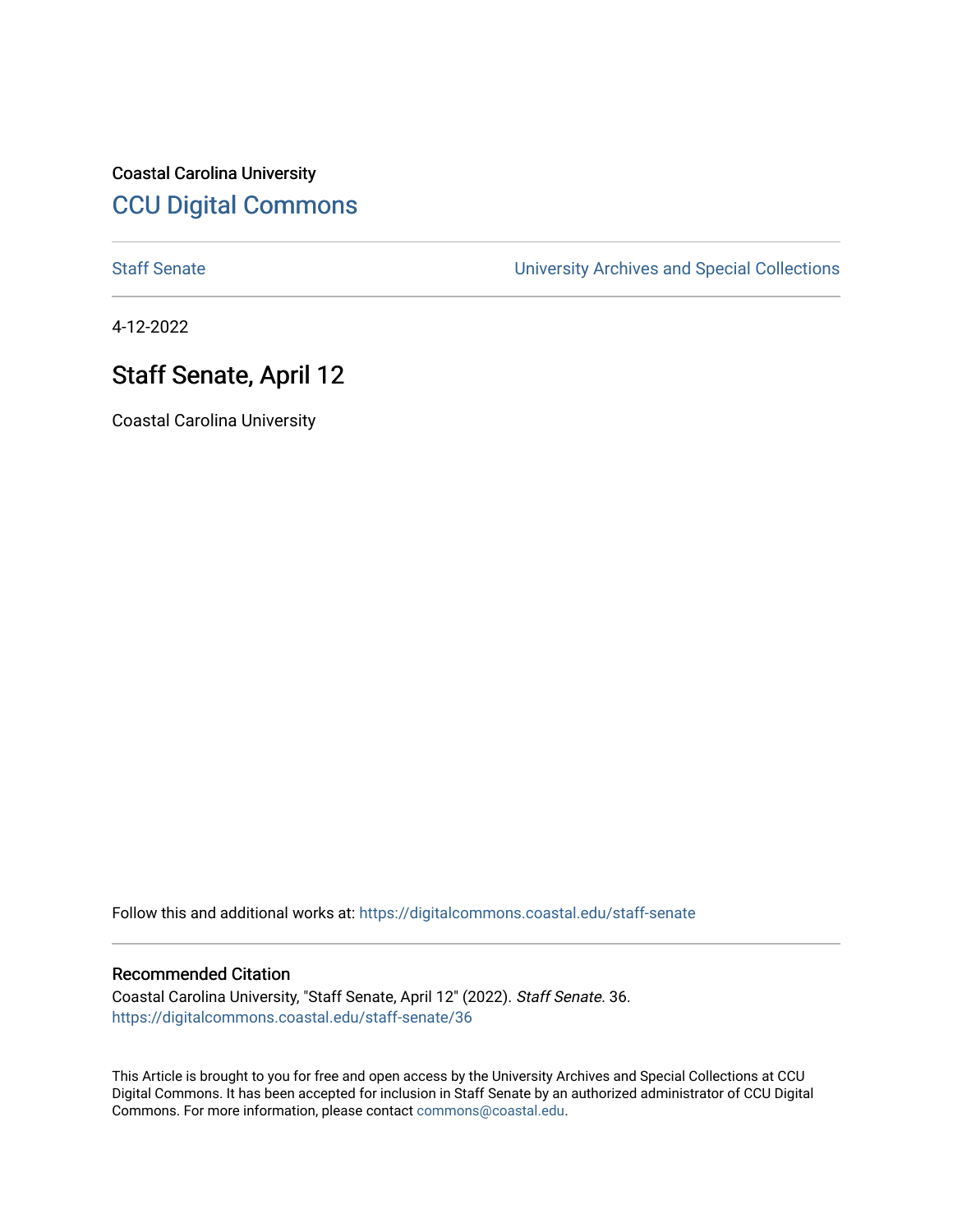# Staff Senate

# April 12, 2022 Meeting Minutes

*Note: The remarks of the senators and others are summarized and not verbatim. The recording of this meeting is available in the Staff Senate Secretary's office*.

**PRESENT:** Sandy Baldridge-Adrian; April Betsch; Jean Bennett; Chris Carter; Brittany Donatelli-Parks; Vivian Ford; Grace Gavin; Daniel Hucks; Brian Hutchinson; Michelle Lewis; Ebony McCray; Kelly Moore; Walter Showers; Abby Sink; David Speiser; Jennifer Stewart; Samantha Sullivan; Michele Varga; Sharlene Zwing

**SUBSTITUTIONS:** Scott Dean for Geoffrey Insch; Lanie Karstrom for Roger Brown; Jim Wright for Matt Barnes

**ABSENT:** David Klauder; Alexis McGarvey; Bradley Queen

**ALSO IN ATTENDANCE:** Rein Mungo, Amanda Craddock, David Frost, Julianne Cooke

# **APPROVAL OF MINUTES:**

• Approval of the March minutes. Motion made by Jean Bennett and  $2^{nd}$  by Brittan Donatelli-Parks. Motion passed.

## **Special Order of the Day:**

• None

# **SENATE PRESIDENT REMARKS:**

- Microsoft Teams page created for Staff Senate.
- Staff Recognition awards:
	- o Jean Bennett chairing the Staff Recognition Ad Hoc committee.
	- o Met in March and had a productive meeting.
- Executive Council:
	- o Met on April 11<sup>th</sup>.
	- o Reviewed multiple policies.
	- o Update on strategic planning.
	- o Update on the budget.
	- o Construction for the Library Learning Complex is set to begin on May 9<sup>th</sup>. The G parking lot will be closed and parking spots to be relocated for faculty/staff and ADA. 41 parking spots being allocated to other lots on campus.
	- o The Kimble Library project was fully approved.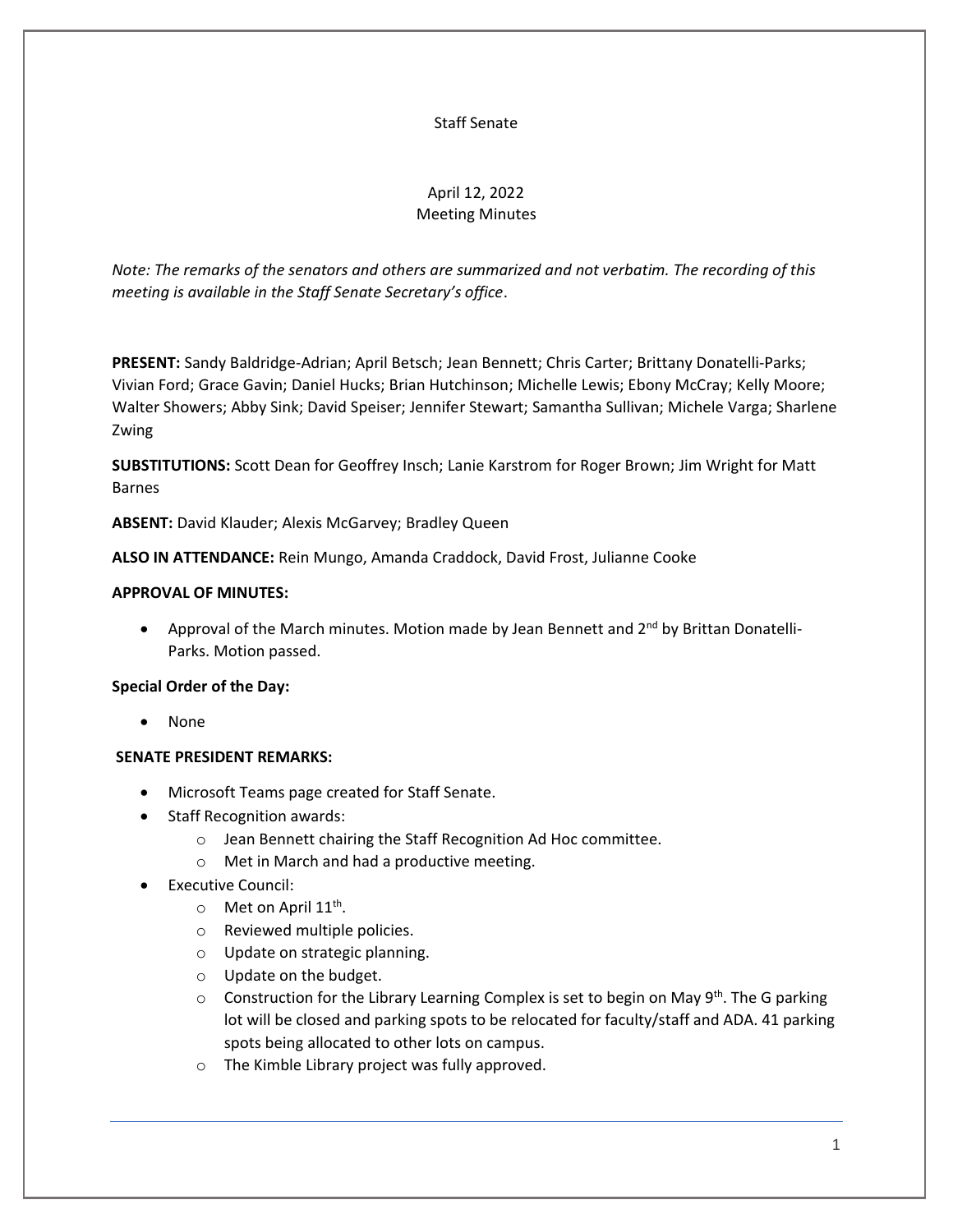- o Phase 1 for PGA approved.
- o ITS is working to transition from Web Advisor to Self-Service Portal.
- Recent topic submissions:
	- o Inquiry about who to contact about flags on campus being at half-staff.
	- o Multiple suggestions on potential ways to increase participation in blood drives on campus. Susannah Marshman is working on this.
- Reminders
	- o Please read your emails and share information with your constituents.

# **Presentation**

• State budgeting process by David Frost.

# **PRESIDENT AND OTHER ADMINISTRATIVE REPORTS**:

President Benson:

• Not in attendance.

Provost Ennis:

- Commencement taking place on May  $6<sup>th</sup>$  and  $7<sup>th</sup>$ 
	- o Multiple commencement events happening throughout the week.
	- o Visit the commencement website for more information.
- Attending a hearing at the Commission of Higher Education in Columbia later today.
- Update given on the transition happening in Academic Affairs.
- Thanks to everyone who participated in Giving Teal Tuesday.

Travis Overton:

- Strategic Planning
	- o Working groups working through to determine priorities.
	- o Surveys will be coming out soon.
- SILA awards happening on April 18<sup>th</sup>. The event is open to the public.
- April 21st is John Brong Campus Planting Day.
- May  $12<sup>th</sup>$  is the State Service Awards and the Employee Picnic.

Tom Koczara:

- Telephone tree, ticketing system and website changes for HR launched.
- This week is Student Employee Appreciation week.
- Background checks are moving slowly through the state system. Working with procurement to find an emergency substitute vendor.
- Projects:
	- o Reviewing student pay rate.
	- $\circ$  Automating the moving and relocation form.
	- o Staff Recognition awards moving forward.
	- o Automating bonus form.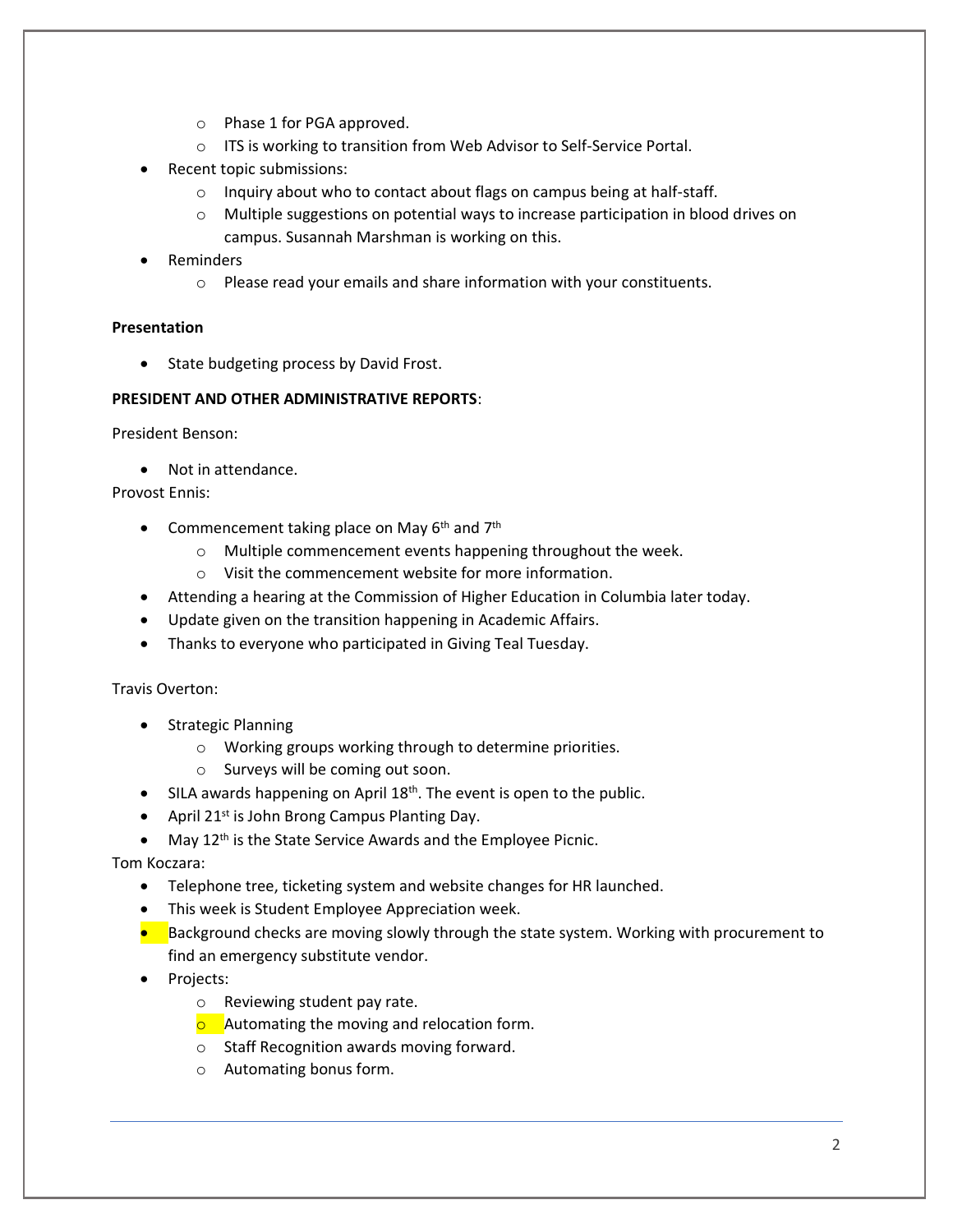o Transition from Web Advisor to Self-Service Portal.

## **TOPICS FOR DISCUSSION:**

*In an effort to streamline Staff Senate meetings, but also continue to collect valuable employee feedback data, the Senate will begin referring Topic Suggestions that relate to specific areas of operation to the appropriate person in those areas. The Senate will continue to collect these submissions and will review them in total each semester to determine if there are organizational patterns that should be addressed by the Senate as a whole.*

# **COMMITTEE REPORTS:**

Policy and Welfare Committee

No report

Membership Committee

- Met last week.
- Working with Institutional Research to get a monthly constituents report.
- Meet representation during the summer.

Communication Committee

• Presented on Take Your Daughter/Son to Work Day.

## **Open Discussion**

• Senators were given the opportunity to bring any questions to the floor.

## **OLD BUSINESS:**

• None

## **NEW BUSINESS:**

• None

## **ANNOUNCEMENTS:**

- Brittany Donatelli-Parks thanks everyone who helped with the concert.
- April 28<sup>th</sup> is Finals Frenzy.
- CINO Day is April 22<sup>nd</sup> from 5-10pm
- 4/12-13 Research competition
- 4/18 SILA awards
- 4/20 Earth Fair/ Film Canada
- 4/21 John Brong Campus Planting Day
- 4/23 TED X CCU
- 4/28 Latinx Summit